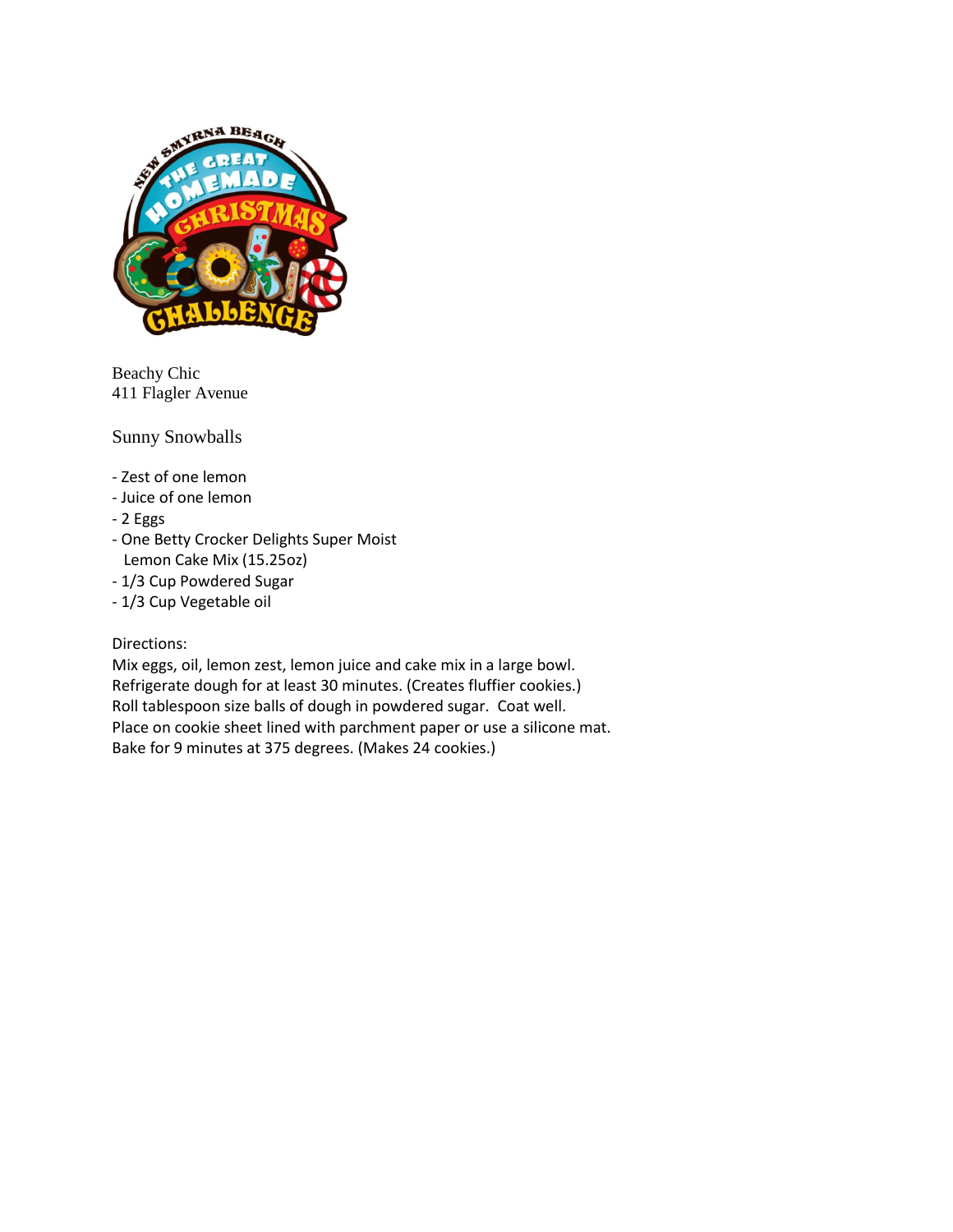

Buy The Sea Realty 216 Flagler Avenue

Italian Sugar Cookies RECIPE: 1 cup butter (salted or unsalted)- at room temp 2 cups sugar 3 eggs 2 heaping teaspoons vanilla 15 ounces ricotta cheese 4 cups all purpose flour 1 teaspoon salt 1 teaspoon baking soda Icing 1 container store bought vanilla frosting colorful sprinkles **Instructions** 

In large mixing bowl, place butter, sugar, eggs, and vanilla. Mix well with electric mixer until fully combined. Add Ricotta and mix again until incorporated.

Add flour, salt, and baking soda. Beat again until fully incorporated and a dough is formed. The dough will be soft and sticky.

Using a cookie dough scoop or two spoons, drop by table spoonful's onto greased baking sheets. Bake at 350 for about ten minutes, or until lightly browned around bottom edges. Remove from oven and allow to cool completely.

Remove lid and foil seal from the can of frosting and microwave for about thirty seconds. Stir. Gently spread a little icing on top of each cookie and sprinkle with sprinkles of choice before icing sets. Enjoy!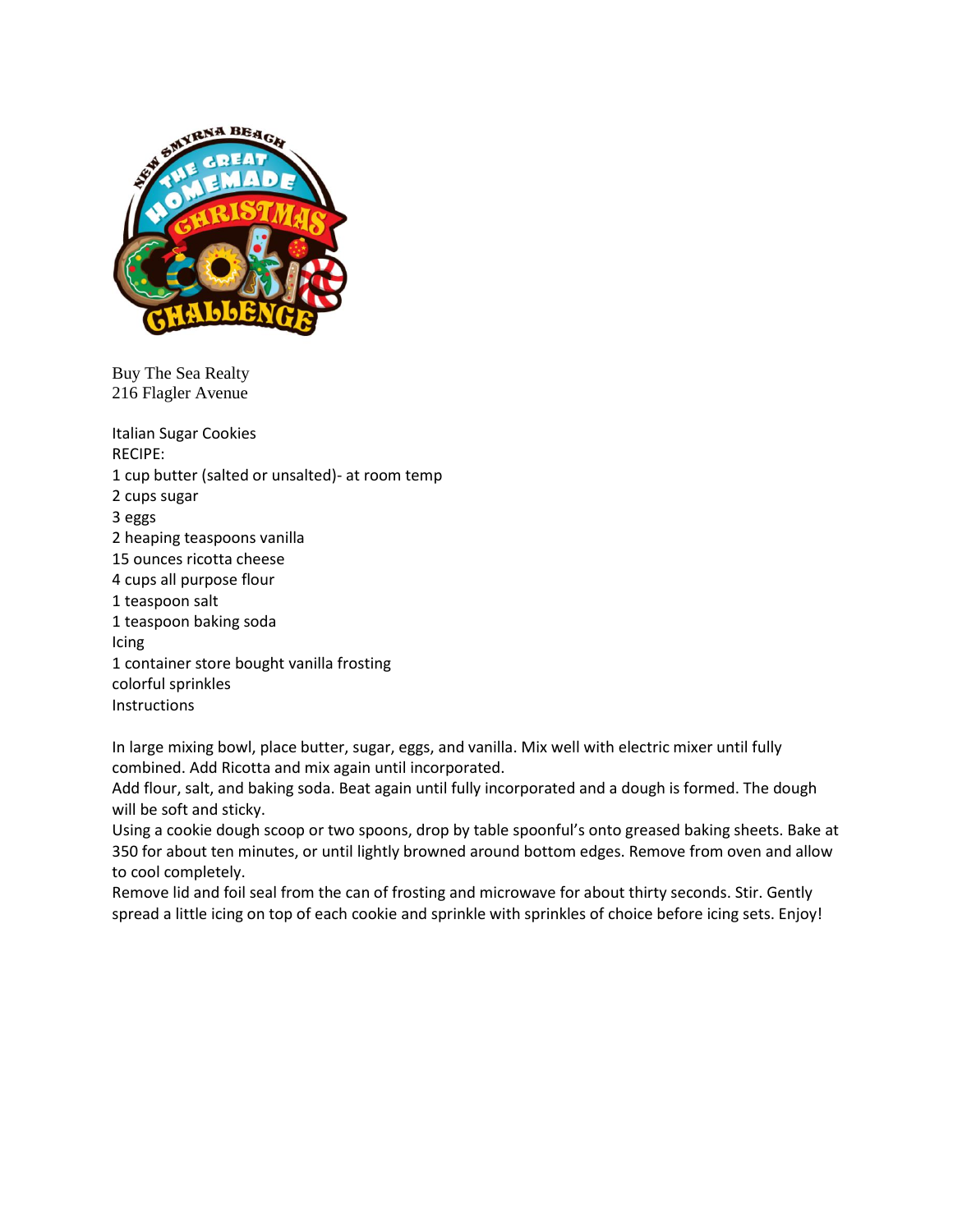

CAFÉ HEAVENLY 115 Flagler Avenue

Dark Chocolate Pecan Cookie

Cook 375 degrees, 9-11 minutes

Ingredients 1 cup (2 sticks) unsalted butter 2 cups all-purpose flour 1 teaspoon baking soda ¾ teaspoon kosher salt 1 cup (packed) dark brown sugar ⅓ cup granulated sugar 2 large eggs, room temperature 2 teaspoons vanilla extract 2 chocolate toffee bars, chopped into ¼-inch pieces 1½ cups chocolate wafers (disks, pistoles, fèves; preferably 72% cacao) 1 cup rough cut Pecans Flaky sea salt

### Directions

Cook butter in a medium saucepan over medium heat, stirring often, until it foams, then browns, 5–8 minutes. Scrape into a large bowl and let cool slightly.Meanwhile, whisk flour, baking soda, and kosher salt in a medium bowl. Add brown sugar and granulated sugar to browned butter. Using an electric mixer on medium speed, beat until incorporated, about 1 minute. Add eggs and vanilla and beat until mixture lightens and begins to thicken, about 30 seconds. Reduce mixer speed to low; add dry ingredients and beat just to combine. Mix in toffee pieces, pecans and chocolate wafers with a wooden spoon or a rubber spatula. Let dough sit at room temperature at least 30 minutes to allow the flour to hydrate. Dough will look very loose at first, but will thicken as it sits. Place a rack in middle of oven; preheat to 375°. Using a 1½-oz. ice cream scoop, portion out 10 balls of dough and place on a parchment-lined baking sheet, spacing about 3" apart (you can also form dough into ping pong–sized balls with your hands). Do not flatten; cookies will spread as they bake. Sprinkle with sea salt. Bake cookies until edges are golden brown and firm but centers are still soft, 9–11 minutes. Let cool on baking sheets 10 minutes, then transfer to a wire rack and let cool completely. Repeat with remaining dough and a fresh parchment-lined baking sheet to make 10 more cookies.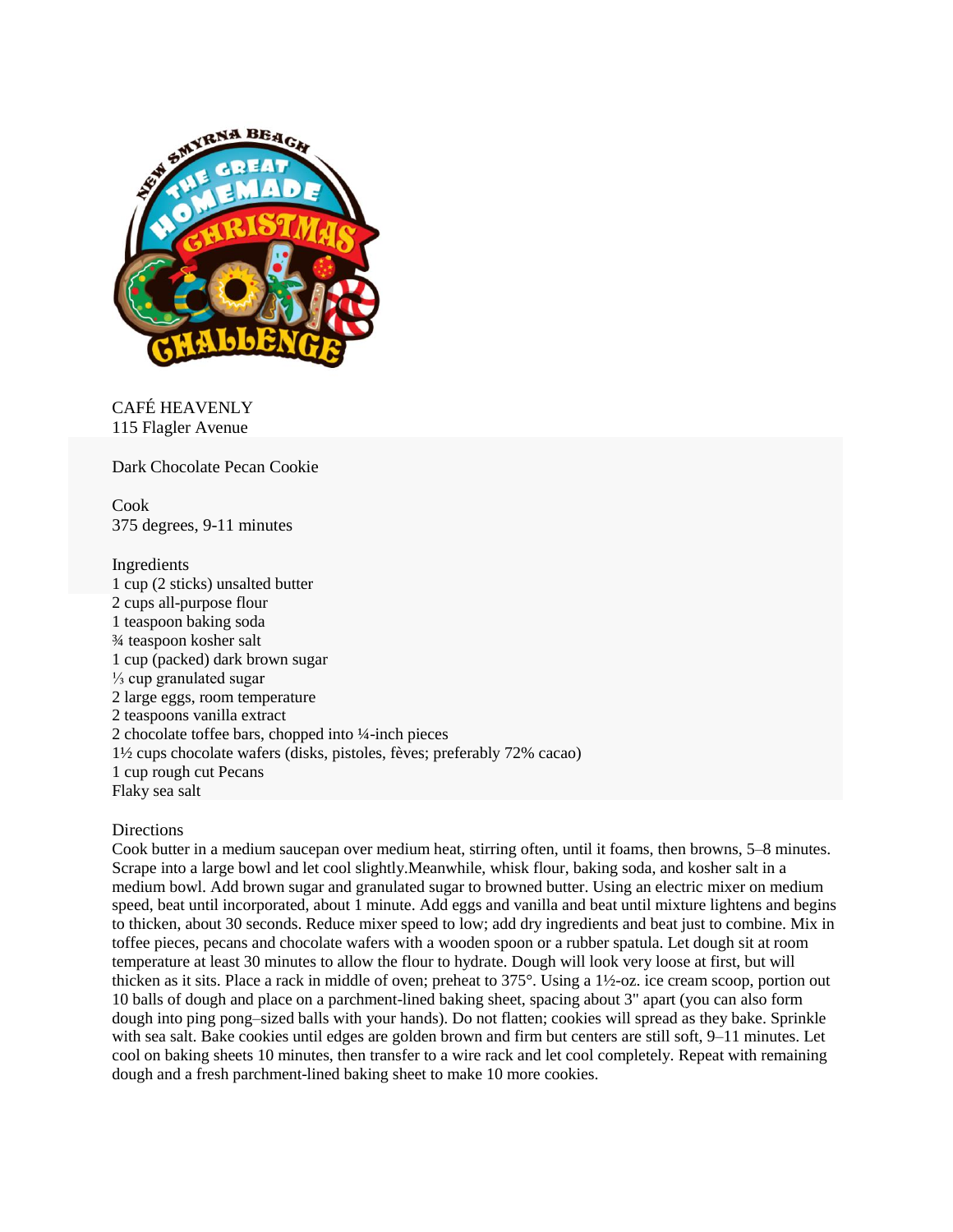

Clean Karma Jewelry 306 Flagler Avenue

Ganesh's Favorite Peanut Butter Cookie

Ingredients ½ cup butter (1 stick), softened ½ cup brown sugar ¼ cup sugar ½ cup creamy peanut butter 1 Large egg ¾ teaspoon vanilla extract 1⅓ cups all purpose flour pinch of salt ¾ teaspoon baking soda ¼ cup sugar for rolling

Step 1 Preheat oven to 350 degrees.

Step 2 In a stand mixer with the paddle attachment cream butter and both sugars until light and fluffy, about 3 minutes. Add in peanut butter and mix for 1-2 minutes. Add in egg and vanilla. Mix until combined and clump free.

Step 3

Add the dry ingredients to the batter in two parts with the stand mixer on the lowest speed. Mix for a little less than a minute. Do not over mix.

Step 4

Portion dough into 16 cookies. Add sugar to a small bowl. Roll each cookie in the sugar and place on a silicone baking mat on top of a baking sheet.

Step 5

Bake cookies for 10 minutes until lightly golden brown and firm on the edges. Remove from the oven and let set for 3-4 minutes. Transfer to cooling rack to cool completely.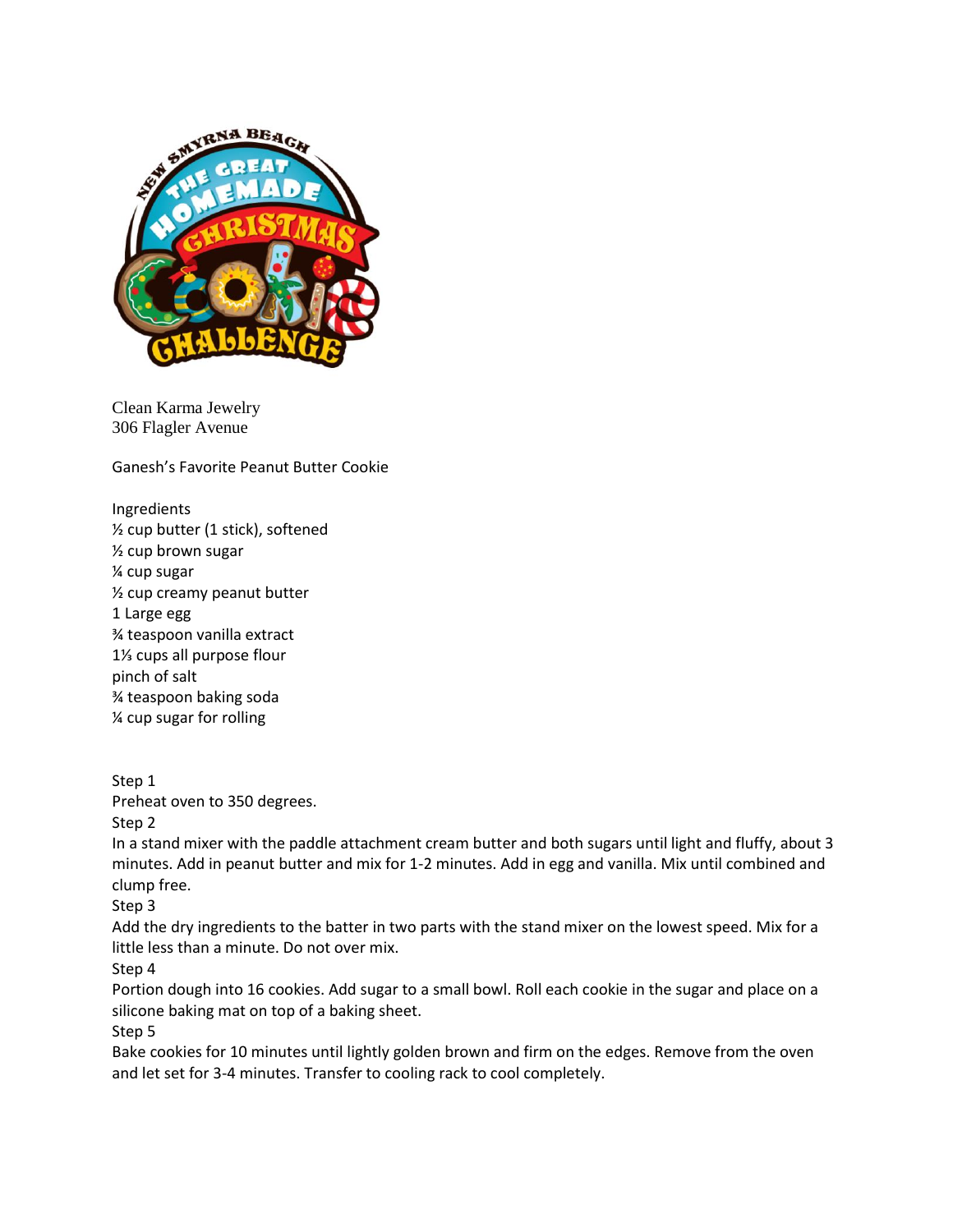

FLAGLER AVENUE PIZZA COMPANY 396 Flagler Avenue

Turtle Mound Cookies

Cook 350 degrees, 10 m

Ingredients 1 cup white sugar 1 cup packed brown sugar 2 eggs 2 tablespoons of vanilla extract 3 cups all-purpose flour 1 teaspoon of baking soda 2 teaspoons of hot water ½ teaspoon of salt 2 cups semisweet chocolate chips 1 cup coconut 1 cup of chopped walnuts Mini peanut butter cups

### Directions

Preheat oven to 350 degrees. Cream together the butter, white sugar and brown sugar until smooth. Beat in the eggs one at a time, then stir in the vanilla. Dissolve baking soda in the hot water. Add to the batter along with salt. Stir in the flour, chocolate chips, and nuts. Drop by large spoonfuls onto ungreased pans. Sprinkle coconut on top with mini peanut butter cup. Bake for about 10 minutes in the preheated oven, or until edges are nicely browned.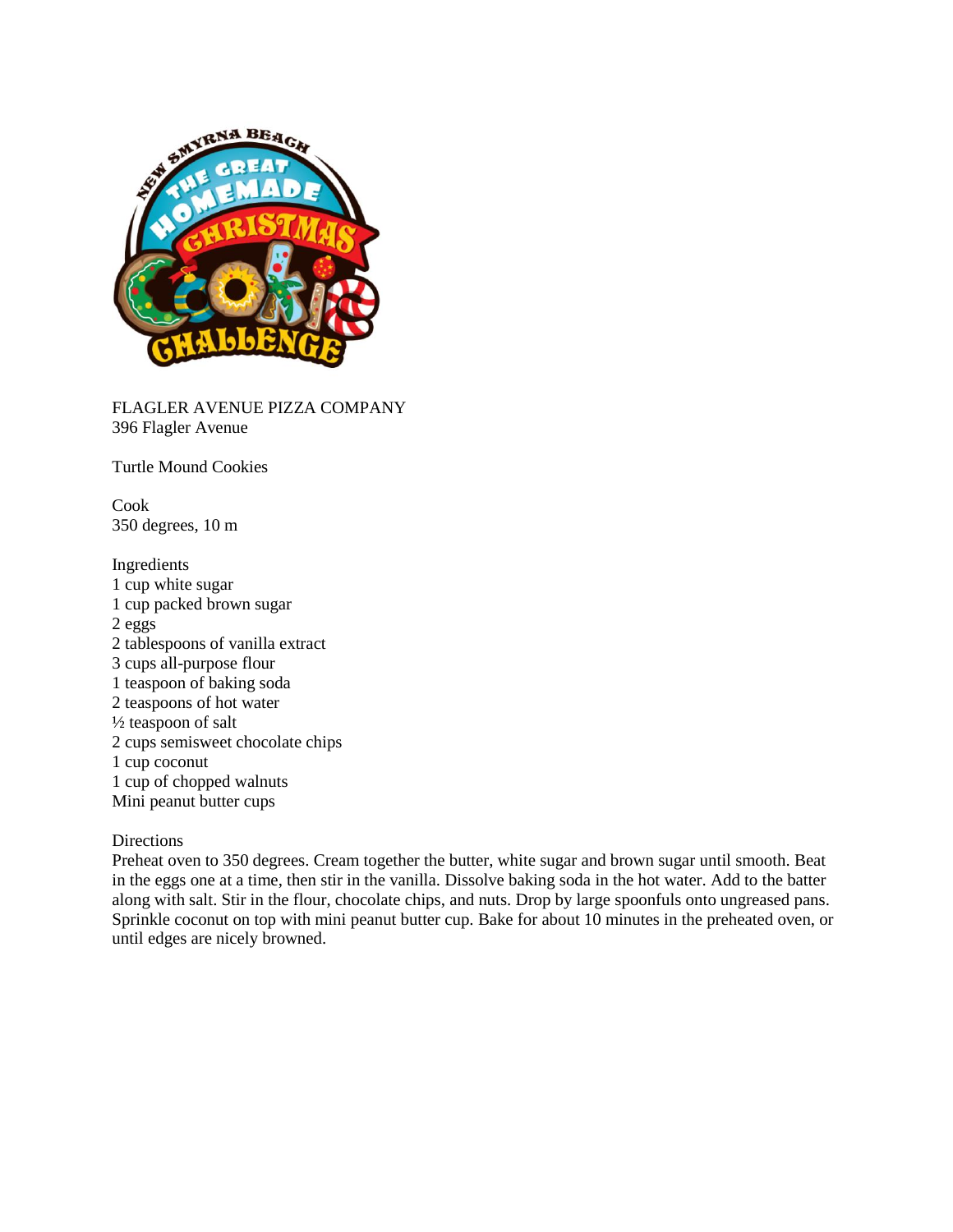

Flagler Tavern 414 Flagler Avenue

Wreath Sugar Cookies x10

7 ½ cup seedless jam of your choice 22 1/2 cups all-purpose flour 5 teaspoon salt 5 teaspoon baking soda 5 teaspoon baking powder 15 sticks unsalted butter (softened) 7 cup granulated sugar 30 ounces full-fat block cream cheese (softened) 10 large egg 15 teaspoons vanilla extract

**Instructions** 

1. Preheat the oven to 350F and line 2 baking sheets with parchment paper or a Silpat. Fill a zip top or piping bag with the jam and set aside. In a medium bowl, whisk together the flour, salt, baking soda, and baking powder.

2. Cream the butter and sugar together in the bowl of an electric mixer on medium speed until light and fluffy. Add the cream cheese, egg, and vanilla extract and beat until combined (about 30 seconds), scraping down the bowl as needed.

3. Slowly add the flour mixture and whisk at low speed until combined, about another 30 seconds. Scoop out 1 1/2 teaspoons of dough (or use a #60 cookie scoop), roll the dough into balls, and lay on the prepared baking sheet. You'll want to space them about 1 1/2 inches apart.

4. Lightly press the bottom of a teaspoon measuring spoon into the center of each dough ball to make a small indentation.

5. Bake the cookies for 10 minutes. Make sure to only bake one sheet at a time.

6. Remove the cookies from the oven and use the bottom of the teaspoon measuring spoon to reshape the indents in the cookies.

7. Take your zip top/pastry bag and snip off a small corner. Pipe about a 1/2 teaspoon of jam into each cookie.

8. Put the baking sheet back into the oven and bake for 12-14 minutes until golden around the edges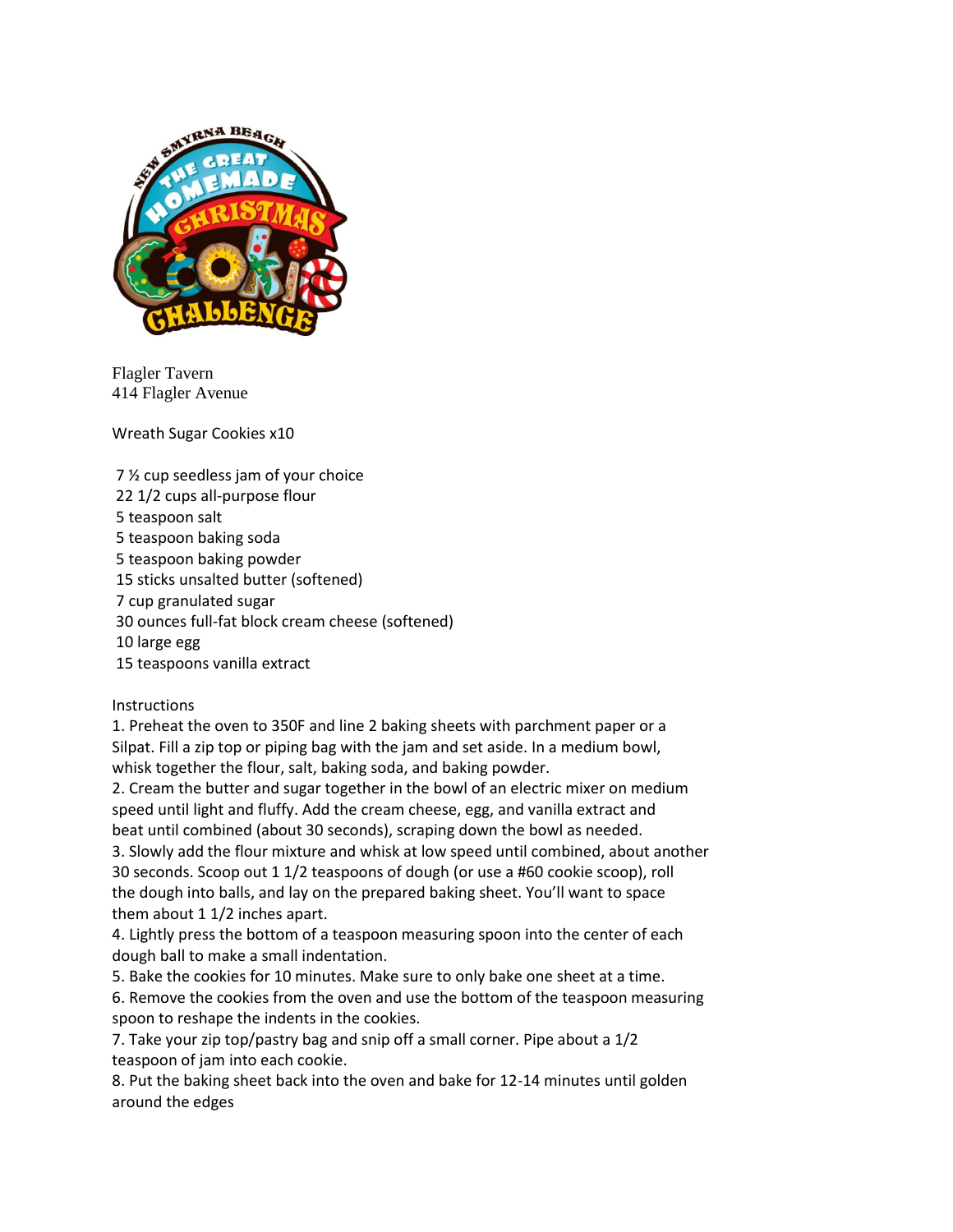

Flagler Tavern 414 Flagler Avenue

Gingersnappy Cookies x8

Ingredients 12 cups butter (softened) 4 cups sugar 12 cups brown sugar 16 eggs 4 cup dark molasses 8 pinches of salt 6 tsp cloves 10 tsp cinnamon 16 tsp baking soda 24 tsp ground ginger 36 cups flour \* 8 cup sugar for dipping

**Instructions** 

1. In a mixing bowl, combine butter, (I used 1 cup butter and ½ cup coconut oil) and sugar; beat until nice and fluffy.

- 2. Beat in eggs one at a time.
- 3. Add molasses and mix.
- 4. Add salt, cloves, cinnamon, soda, ginger, and flour, and mix until nice and blended.
- 5. With a small cookie scoop, roll into small balls, coat in \*sugar.
- 6. Place on a cookie sheet. I do 3 across and 4 long (12 on a pan).
- 7. Bake at 350 degrees for 12 minutes. Don't over bake or they will be crunchy..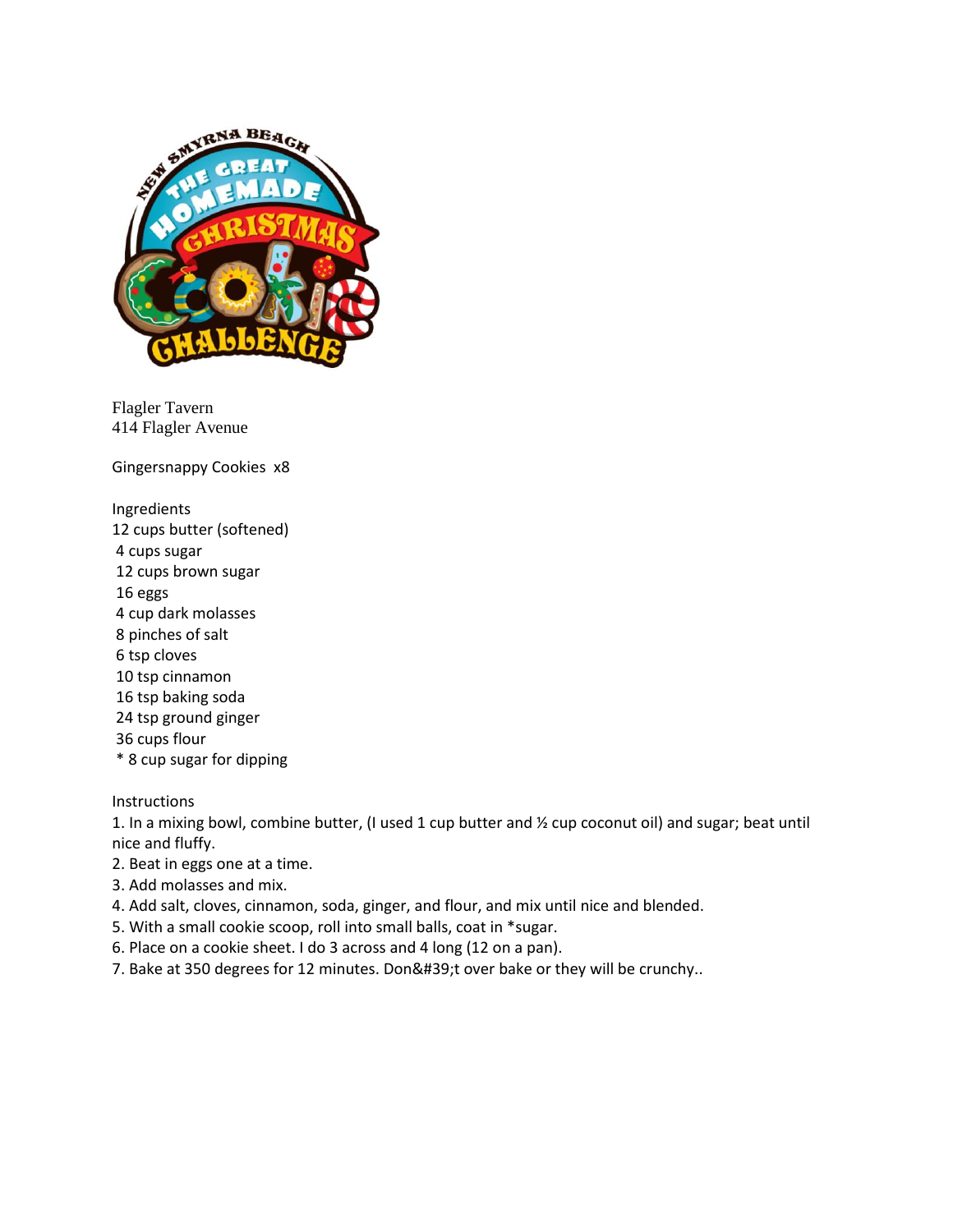

Galleria di Vetro 310 Flagler Avenue

Mrs. Claus's Velvety Elf Treats

RECIPE:

1 and 1/2 cups + 1 Tablespoon (198g) all-purpose flour (spoon & leveled)

1/4 cup (21g) unsweetened natural cocoa powder

1 teaspoon baking soda

1/4 teaspoon salt

1/2 cup (115g) unsalted butter, softened to room temperature.

3/4 cup (150g) packed light brown sugar (or dark brown)

1/4 cup (50g) granulated sugar

1 large egg, at room temperature

1 Tablespoon milk (I use buttermilk)

2 teaspoons vanilla extract

1 Tablespoon red food coloring (liquid, gel, or 2 tsp beet powder alternative)\* 1 cup (180g) semi-sweet chocolate chips (plus a few extra for after baking)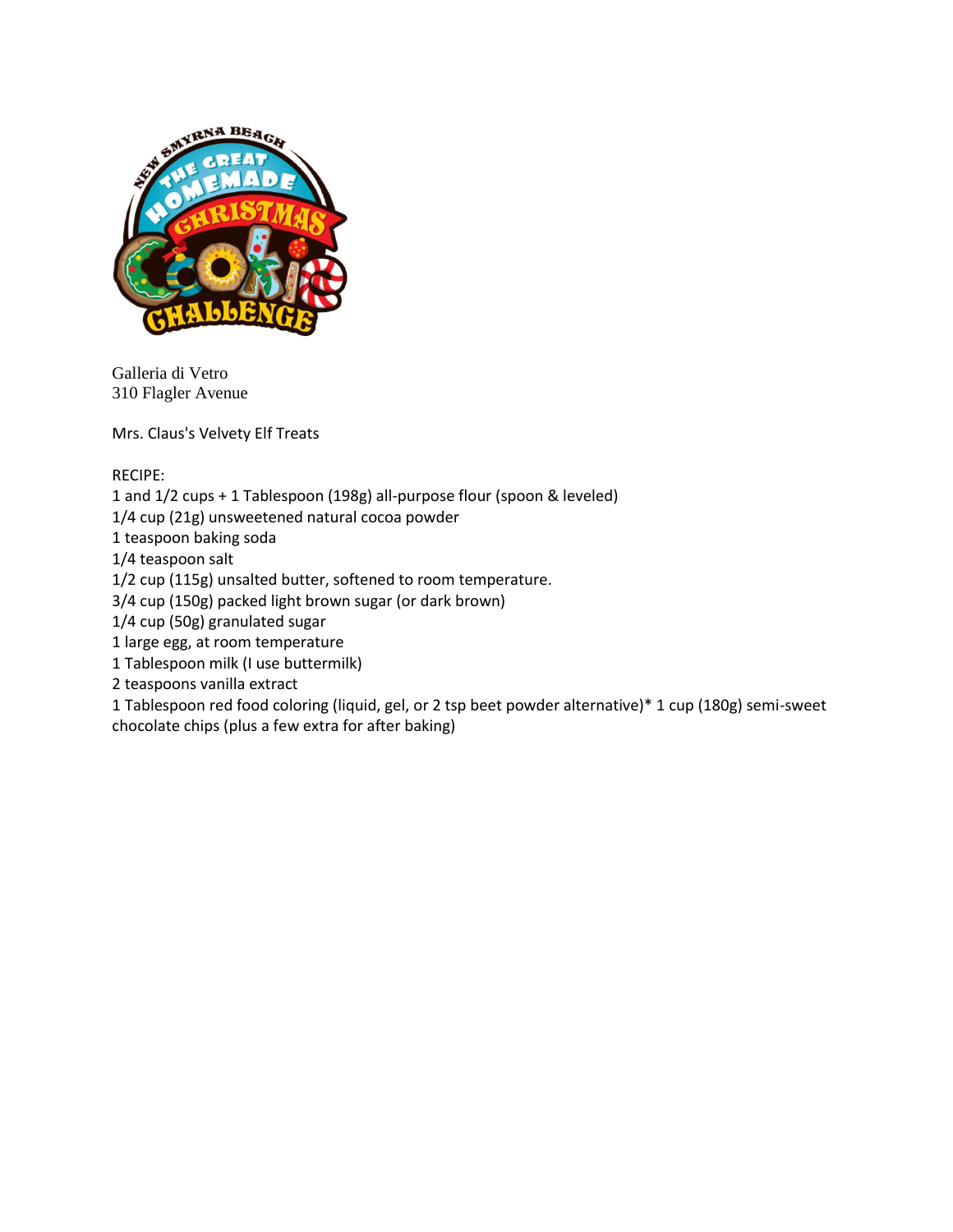

Manzano's 311 Flagler Avenue

Merry Manzano Cookies

# **Ingredients**

- 1 cup butter, softened
- $\bullet$  1/2 cup confectioners' sugar
- 1 teaspoon vanilla extract
- $\bullet$  2-1/4 cups all-purpose flour
- $\bullet$  1/4 teaspoon salt
- 3/4 cup finely chopped nuts
- Additional confectioners' sugar

## **Directions**

- 1. In a large bowl, cream butter and sugar until light and fluffy. Beat in vanilla. Combine dry ingredients; gradually add to creamed mixture. Stir in nuts. Cover and refrigerate for 1-2 hours.
- 2. Roll into 1-in. balls. Place 2 in. apart on ungreased baking sheets. Bake at 350° for 12-13 minutes. Roll in confectioners' sugar while still warm. Cool on wire racks.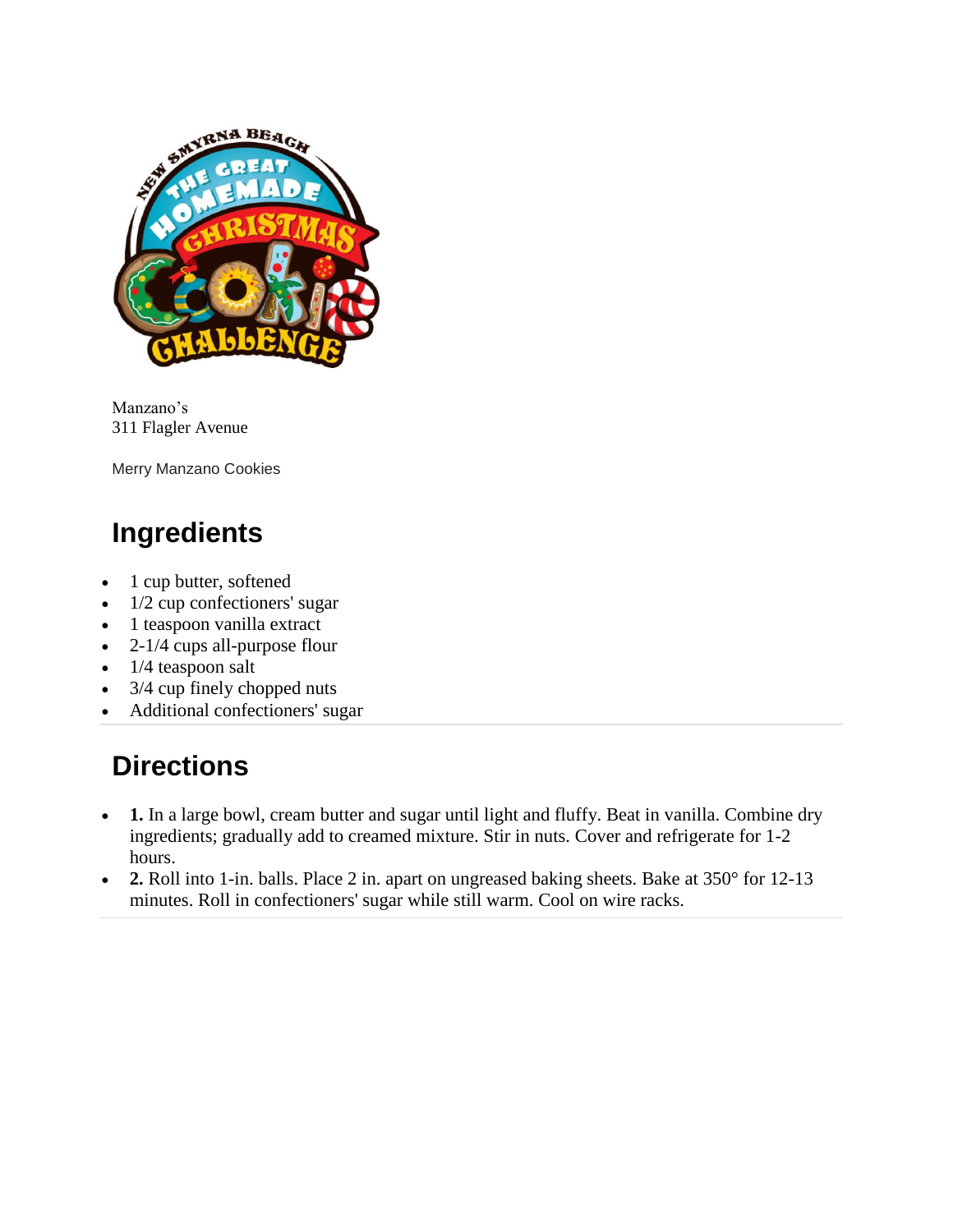

Nejma's 319 Flagler Avenue

STARS OF NEJMA Cookies

1/2 C CRISCO SHORTENING SOFTENED 1/4 C BUTTER SOFTENED 1 C SUGAR 2 EGGS 1T VANILLA EXTRACT 1 T BAKING POWDER 21/2 C ALL PURPOSE FLOUR 1T SALT

MIX THOROUGHLY CRISCO, BUTTER, SUGAR, EGGS AND VANILLA. BLEND IN FLOUR, BAKING POWDER AND SALTCOVER AND CHILLIN REFRIGERATOR AT LEAST 1 H ROLLDOUGH ON LIGHTLY FLOURED SURFACE. CUT AND PLACE ON UNGREASED COOKIE SHEET BAKE ON 400 DEGREES FOR 6 TO 8 MINUTES OR UNTIL VERY LIGHT BROWN MAKES ABOUT 4 DZ COOKIES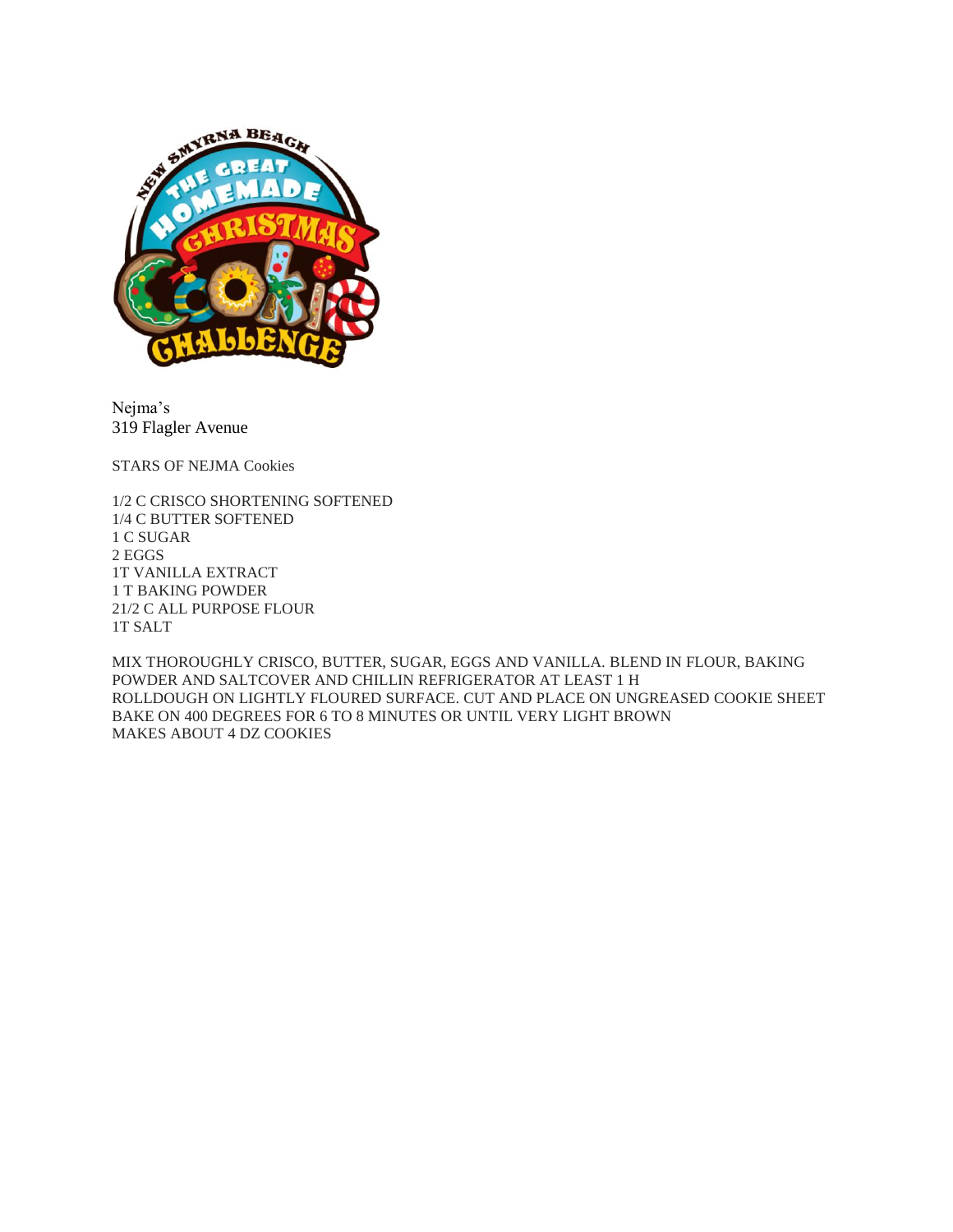

NSB Realty 224 Flagler Avenue

Holiday Cookie Bar

RECIPE: 1 Box yellow cake mix (I used Betty Crocker) 1 Small box instant vanilla pudding (just put in the powder!) 1/4 Cup water 3/4 Cup vegetable oil 2 Eggs 1 Cup chocolate chips. I used 1/2 cup holiday mini M&M's and 1/2 cup milk chocolate chips.

INSTRUCTIONS:

Preheat your oven to 350 degrees.

Combine cake mix, pudding, water, vegetable oil, eggs, and chips or M&M's in large bowl.

Pour the batter (it's going to be thick) into a greased 9×13 pan. I sprayed my dish with nonstick cooking spray which worked well.

Bake your bars for 20-30 minutes (I took mine out at 25.)

It may look sort of raw in the middle but if the edges are just golden and starting to get crispy, it's probably perfect.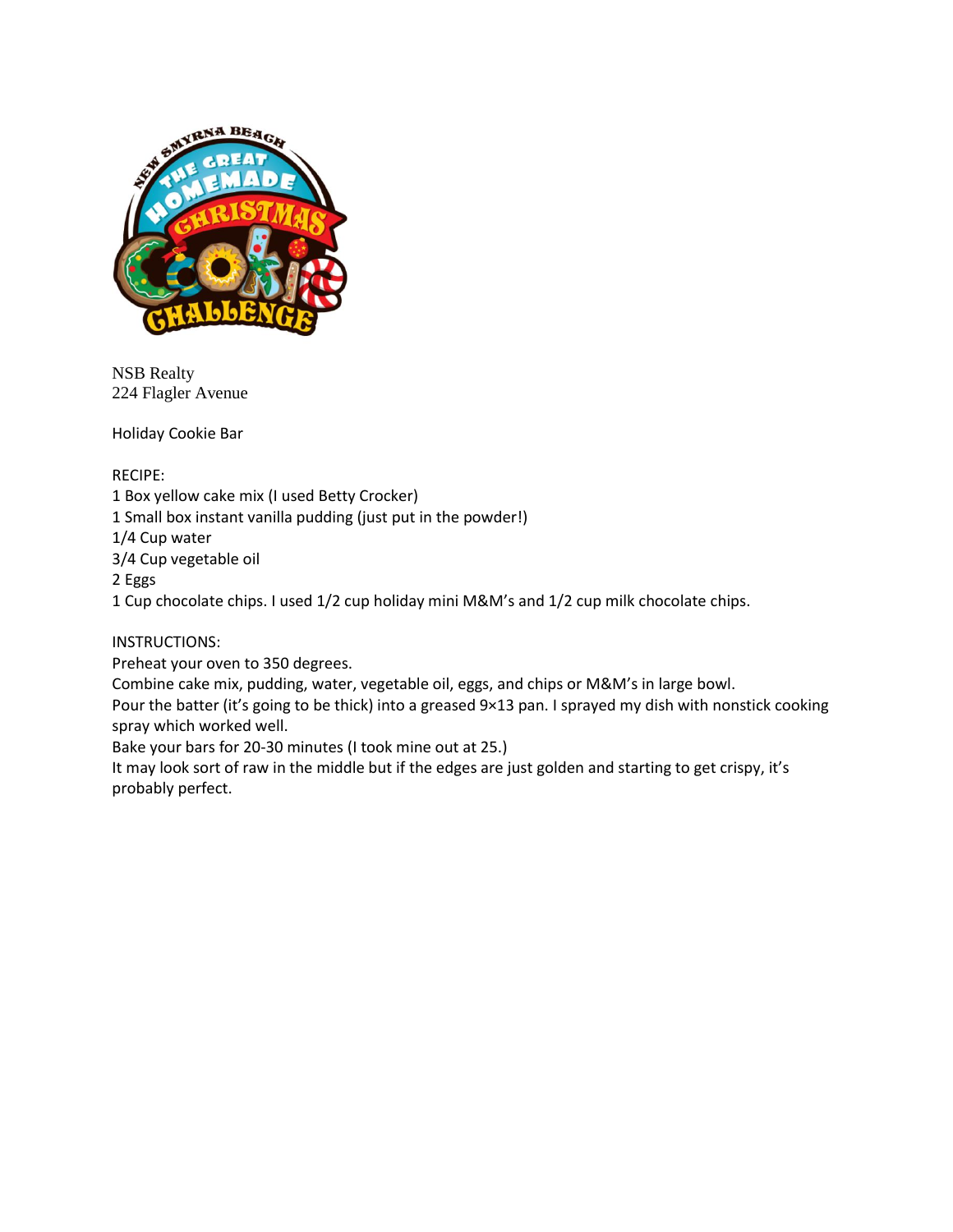

NSB Spice House 362 Flagler Avenue

Espresso Chocolate Chip Cookies

Ingredients

1¾ cups all purpose flour ½ teaspoon baking soda ½ teaspoon baking powder ½ teaspoon salt 1/4 cup brewed espresso 8 tablespoons (1 stick) unsalted butter, softened 1 cup brown sugar - use light, dark or a combination 3 tablespoons sugar 1 egg 2 teaspoons vanilla extract 8 ounces semisweet or bittersweet chocolate chips Vanilla Bean Salt

Instructions

Preheat oven to 350°. Line two baking sheets with parchment paper and set aside.

Whisk flour, baking soda, baking powder, and salt and aside.

Place butter, both brown sugars, and sugar in large mixing bowl. Beat for 3 minutes, scraping the bowl down as needed. Add egg, vanilla, and espresso.

Blend in dry ingredients. Lastly, add chocolate chips. Refrigerate the dough for at least 30 minutes to help hold their shape.

Use a ½ tablespoon cookie dough scoop to scoop dough onto prepared baking sheets.

Bake in 350° oven for 15 minutes. Remove from oven and cool on pans.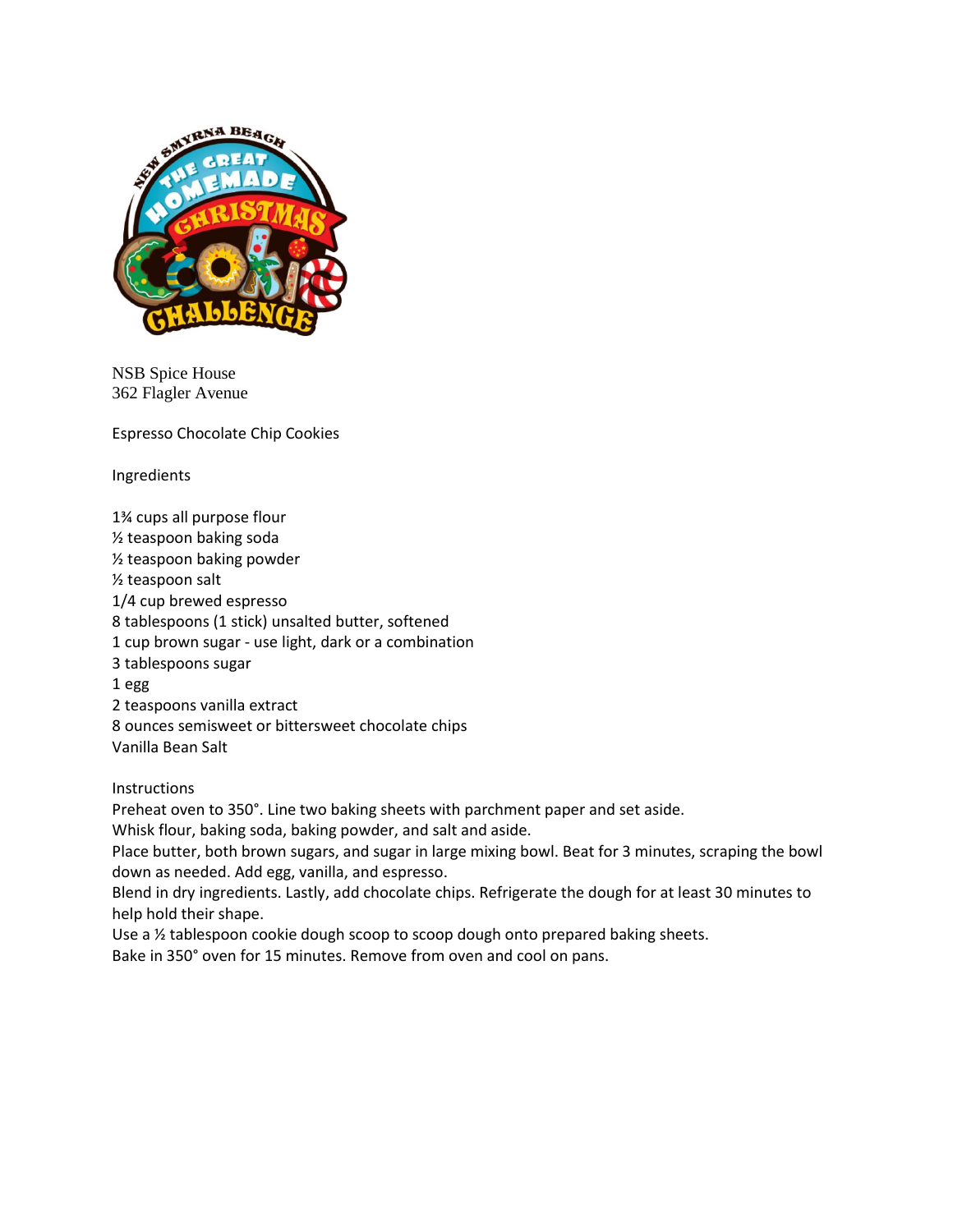

NSB Spice House 362 Flagler Avenue

Boozy Eggnog Cookies

Ingredients 2 1/2 cups all-purpose flour 2 tsp baking powder 1/2 tsp salt 1/2 tsp ground nutmeg, plus more for topping 1/2 tsp ground cinnamon 3/4 cup unsalted butter, at room temperature 1/2 cup granulated sugar 1/2 cup packed light-brown sugar 2 large egg yolks 1 tsp vanilla extract 1/4 bourbon 1/2 cup eggnog Frosting 1/2 cup butter , at room temperature (I used 1/4 cup salted and 1/4 cup unsalted butter) 3 - 5 Tbsp eggnog 1/2 tsp bourbon 3 cups powdered sugar

### **Instructions**

Preheat oven to 350°F (180°C). In a mixing bowl, whisk together flour, baking powder, salt, nutmeg and cinnamon for 30 seconds, set aside.

In the bowl of an electric stand mixer fitted with the paddle attachment, whip together butter, granulated sugar and brown sugar until pale and fluffy.

Mix in egg yolks one at a time, blending just until combined after each addition. Mix in vanilla extract, bourbon and egg nog. With mixer set on low speed, slowly add in dry ingredients and mix just until combined. Scoop dough out by the heaping table spoonful's and drop onto parchment paper lined baking sheets, spacing cookies 2-inches apart. Bake in preheated oven 11 - 13 minutes. Allow to rest on baking sheet several minutes before transferring to a wire rack to cool. Cool completely then frost with Eggnog Frosting and sprinkle tops lightly with nutmeg.

For the Eggnog Frosting:

In the bowl of an electric stand mixer fitted with the paddle attachment, whip butter until very pale and fluffy. Add in bourbon and 3 Tbsp eggnog and mix in powdered sugar. Add additional eggnog to reach desired consistency.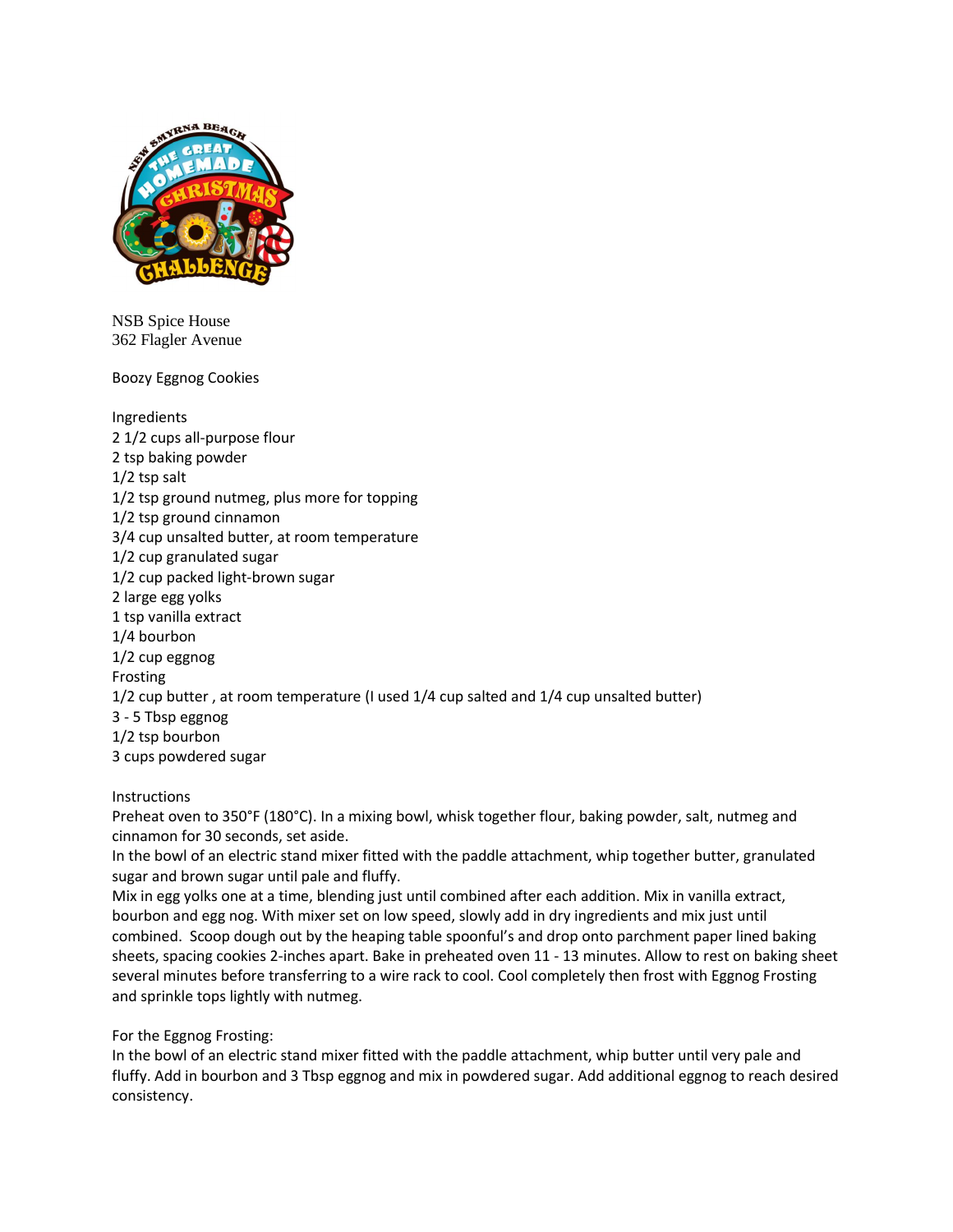

PEANUTS SPORTS PUB & GRUB 421 Flagler Avenue

Classic Sugar Cookie

Cook: 375 degrees, 10-12 minutes

Ingredients: ¾ teaspoon kosher salt ½ teaspoon baking powder 3 cups all-purpose flour, plus more for rolling 1¼ cups (2½ sticks) chilled unsalted butter, cut into ½-inch pieces 1 cup sugar 1 large egg 1 large egg yolk 1 teaspoon vanilla extract

### Instructions:

Whisk salt, baking powder, and 3 cups flour in a small bowl. Using an electric mixer on high speed, beat butter and sugar until well combined (butter does not need to be fluffy), about 3 minutes. Add egg, egg yolk, and vanilla; beat just to combine. Reduce speed to low and gradually add dry ingredients; mix just to combine. Form dough into two  $\frac{3}{4}$ "-thick disks; wrap in plastic. Chill at least 2 hours. Place racks in lower and upper thirds of oven; preheat to 325°. Let 1 disk of dough sit at room temperature until softened slightly, about 5 minutes. Roll out on a lightly floured sheet of parchment paper until about 1/4" thick, dusting with flour as needed (if dough gets soft or sticky, chill on parchment until firm). Cut out shapes with floured cookie cutters; transfer to parchment-lined baking sheets. Bake cookies, rotating baking sheets halfway through, until edges are golden, 12–16 minutes, depending on size. Transfer to wire racks and let cool. Repeat with scraps and remaining dough. Decorate cooled cookies as desired.